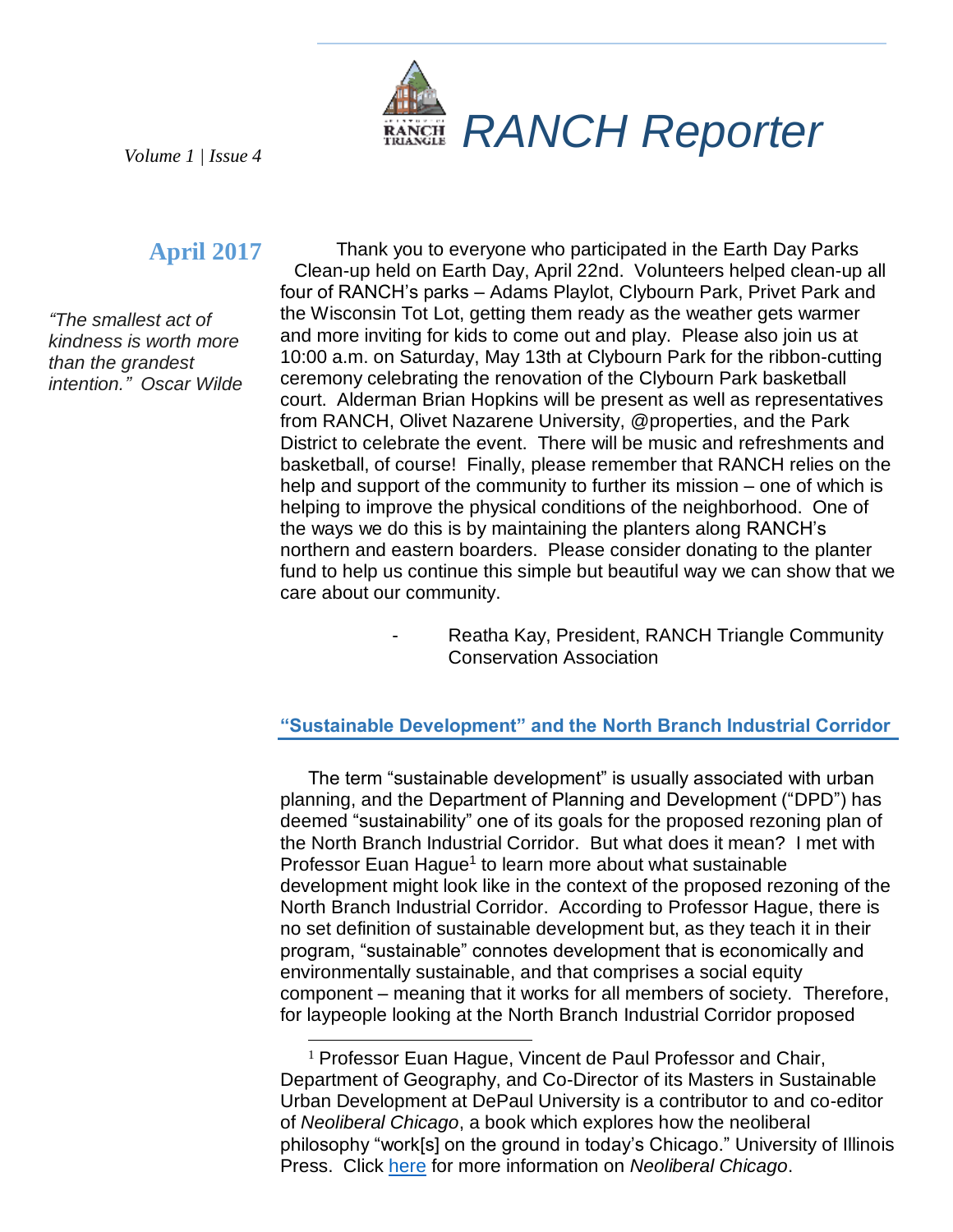rezoning plan and trying to determine whether the term "sustainability" applies, one can simply start by asking, "who does it serve?"

Recognition of the role of open recreational space is a primary issue raised by community groups. All greenspace is not equal. To provide an example of this, Professor Hague suggested comparing Millenium Park and Grant Park, both wonderful downtown parks immediately adjacent to each other. With respect to Grant Park, he notes that this is a space that provides for "unscripted" play, where you can pretty much do anything: fly a kite, have a picnic, or play soccer, to name a few. In contrast, Millenium Park is a space that does not invite you to linger: rather it is a space that you move through, essentially directed through the space by the park's floorplan – up the steps, look at the "Bean," move to the fountains, walk through the gardens, and then possibly move on to Maggie Daley Park or the Art Institute. The riverwalk proposed by DPD, presented as providing over 60 acres of open space, is a linear space that has limited uses for limited users. Like Millenium Park, it is designed to move you through the space. Conversely, the space that the community wants and needs is open, recreational space – space that provides for unscripted play and has wider uses for all members of the community. Interestingly, Professor Hague noted that the Burnham plan was not just about a plan to maintain the lakefront as a public asset, but also to create a network of parks where people can gather and play. At a 2017 breakfast hosted by the Lincoln Park Chamber of Commerce, in response to a question regarding the Chicago Park District's position that the Lincoln Park neighborhood is not in need of additional open space, Alderman Brian Hopkins stated that simply looking at a map demonstrates that the Lincoln Park community is in need of more open space. Therefore, if there is real commitment to providing needed open space to the community, the form it takes is important – it should be something that embraces and furthers the vision of the Burnham plan, continuing the idea of Chicago as an *Urbs in Horto*, a city in a garden.

A plan to address traffic and congestion is another important component of sustainable development. Professor Hague states that good urban planning should view the traffic and congestion issues and solutions in a holistic manner, rather than on the site-by-site basis proposed by DPD. Professor Hague agreed with RANCH that any traffic infrastructure planning surrounding the North Branch Industrial Corridor should also consider the impact of the developments at the old Children's Hospital and Lathrop Homes sites. Traffic associated with these developments will clearly impact the North Branch Industrial Corridor and surrounding communities. With respect to the density of residential development, Professor Hague noted that increased density can be a positive thing, by allowing for more control in travel patterns and the movement of people – provided that this increase in density comes with a proportional increase in open space (to account for the lack of private yard space), as well appropriate transportation and pedestrian infrastructure. Will there be a pedestrian bridge from the high-density space to the Clybourn Metra station, to encourage pedestrian travel and use of public transportation? Will this bridge be covered, to encourage use even during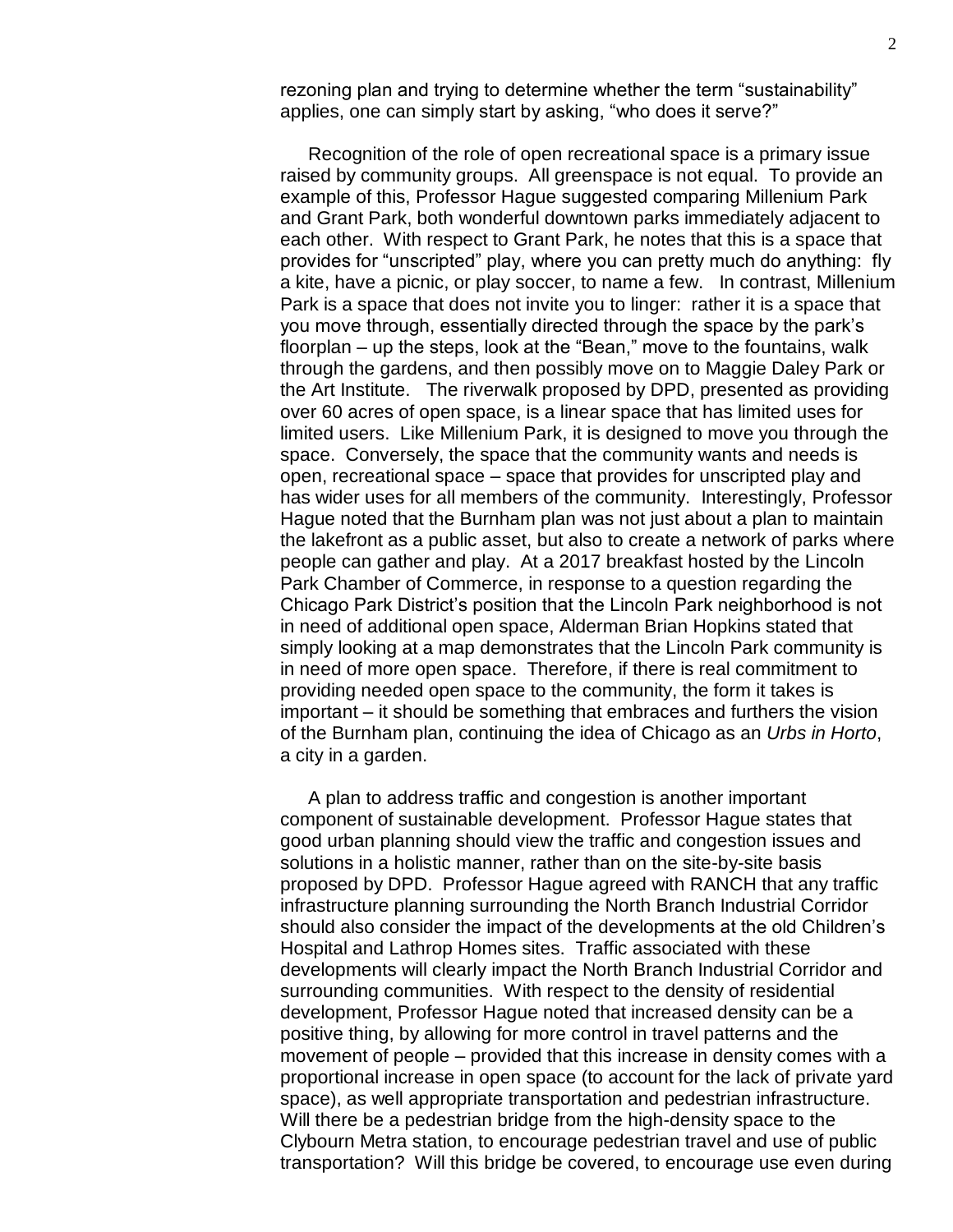inclement weather? In the proposed rezoning plan, even these basic questions relating to connecting pedestrians to public transportation are not concrete, have not been satisfactorily addressed, and lack identifiable funding sources.

Open space and traffic and congestion have been the primary issues raised by RANCH in its written comments to DPD and at each of the public meetings RANCH representatives have attended. A cursory review of these issues suggests that the proposed rezoning plan does not meet the definition of "sustainable." Additionally, there exist other issues associated with the significant rezoning of such a large area, including the impact on other public resources, such as the local schools. Similar to the calls for open recreational space and real solutions to traffic and congestion issues, DPD's proposed rezoning plan simply ignores this concern as well, making it difficult to associate this proposed plan with the term "sustainable development."

- Reatha Kay, President of RANCH Triangle Community Conservation Association. A special thanks to Professor Hague for his help in writing this article.

## **Practicing What They Teach: DePaul University's Education and Counseling Center Not Only Teaches Community Engagement, But Leads by Example**

At the southeast corner of Halsted and Belden is DePaul University's Education and Counseling Center ("ECC"). The ECC is part of the DePaul College of Education, and offers a variety of counseling and tutoring services, but did you know that these services are not limited to DePaul students or members of the DePaul community? The services offered by the ECC are open to everyone. The mission of the ECC is not only to prepare counselors and teachers, but also "to provide quality and affordable educational and counseling services to adults, children, and adolescents."<sup>2</sup> The ECC offers private tutoring to elementary school to high school aged children and counseling sessions to both children and adults. The tutoring services are structured according to the student's needs, and the ECC also provides literacy assessments and remediation. The cost of the tutoring varies, and is dependent on the tutor's educational level - \$10.00 per hour for an undergraduate tutor, up to \$20.00 per hour for a certified teacher. Counseling services are provided on a sliding scale, and all counselors are under the supervision of the Director, Dr. Martha Mason.<sup>3</sup>

l

<sup>2</sup> Mission of DePaul University's Education and Counseling Center. You can read the mission statement of DePaul University's Education and Counseling Center [here.](https://www.smore.com/b43g6-counseling-services)

 $3$  Dr. Martha Mason, Ed.D., LCPC, Director, Education and Counseling Center, DePaul College of Education.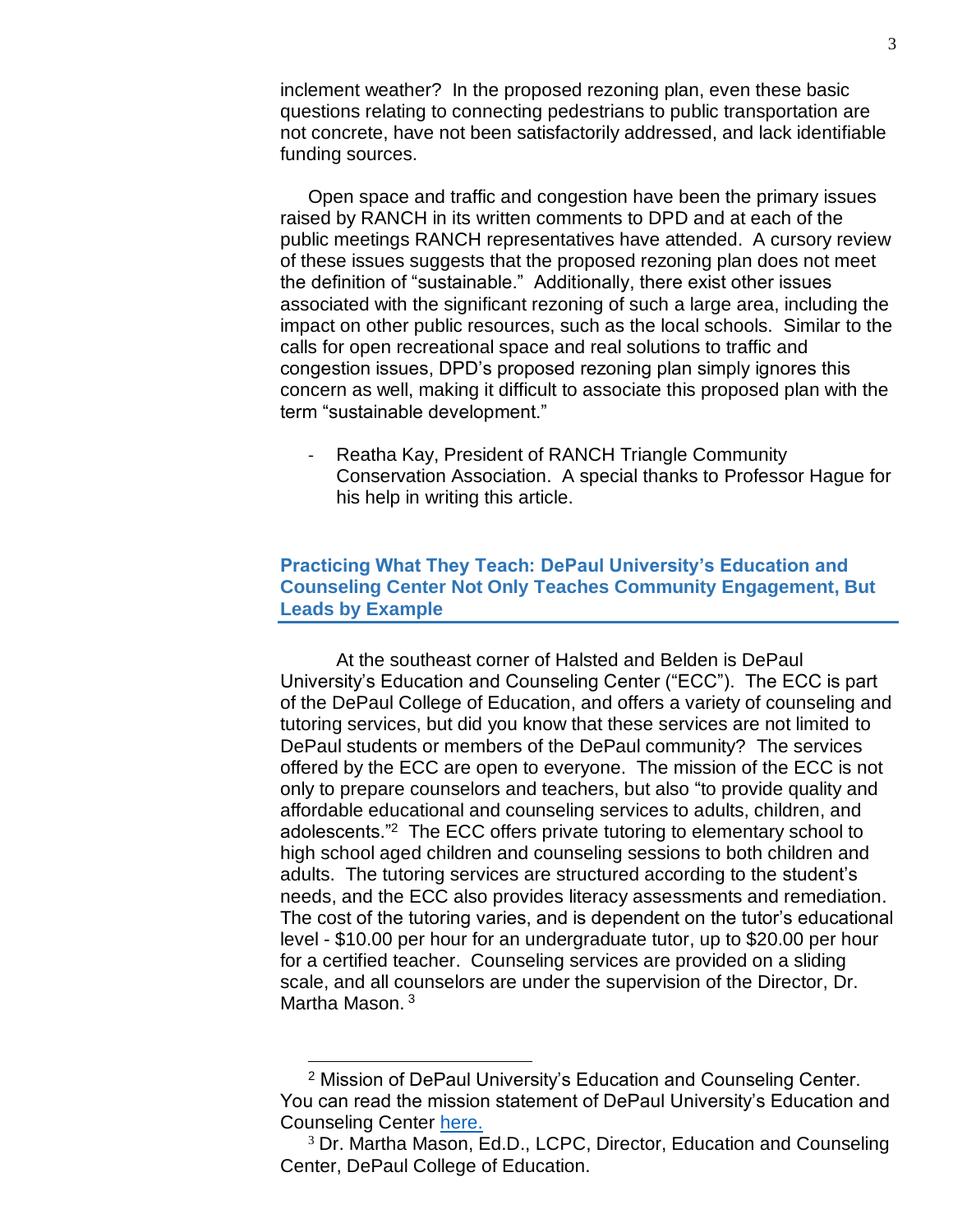The ECC also offers many group courses. For example, one of these courses is on the practice of mindfulness, geared toward elementary and high school aged children. This course is "intended to strengthen attention and emotion regulation, cultivate gratitude and compassion, and increase stress and anxiety management skills" $4 -$  skills, which seem particularly important in today's fast-paced and increasingly technology driven life.

The ECC's commitment to not only providing these services to the community, but to truly serving the community's needs have been demonstrated time and again. Upon learning that CPS budget cuts gutted Oscar Mayer Elementary School's professional development budget (something that not only enhances a teacher's skill, but is necessary for licensure), the Director of the ECC, Dr. Martha Mason, offered to work with Oscar Mayer's principal to provide professional development for its teachers. Additionally, Dr. Mason offered to try to structure professional development courses and resources to tailor them to what was most important to Oscar Mayer's teachers. The ECC has also responded to the needs of parents of children with developmental delays by establishing a dedicated playgroup at its facility, where the children and parents could gather, play and socialize in a nonjudgmental setting. Dr. Mason encourages parents and groups to contact the ECC not only to access existing services, but to discuss needs not currently addressed through existing programs or courses, so that opportunities to meet these needs might be developed.

The ECC of DePaul University has a vast array of students and professionals who wish to share their knowledge and skills and serve the community. The ECC is a wonderful example of a member of our community that not only teaches community involvement, but actively works on engaging with and serving our community.

Click [here](https://education.depaul.edu/about/centers-and-initiatives/Pages/educational-counseling-center.aspx) to learn more about the Education and Counseling Center at DePaul University and the services and courses available, or contact Dr. Martha Mason at (773) 325-8420 or [mmason26@depaul.edu.](mailto:mmason26@depaul.edu)

- A special thanks to Dr. Mason for her willingness to help the Oscar Mayer Elementary School community.

## **Upcoming Events**

 $\overline{a}$ 

**Ribbon Cutting Ceremony at Clybourn Park, Saturday, May 13th at 10:00 a.m.** – Come celebrate the renovation of the Clybourn basketball court with RANCH, Alderman Hopkins, and representatives from Olivet Nazarene University, @properties and the Chicago Park District. There will be music, refreshments and basketball!

<sup>4</sup> *See* the ECC flyer titled "Learning to Breath: Mindfulness Meditation 6-Week Group." Click [here](https://www.smore.com/ej077-learning-to-breathe?ref=my) to view the flyer.